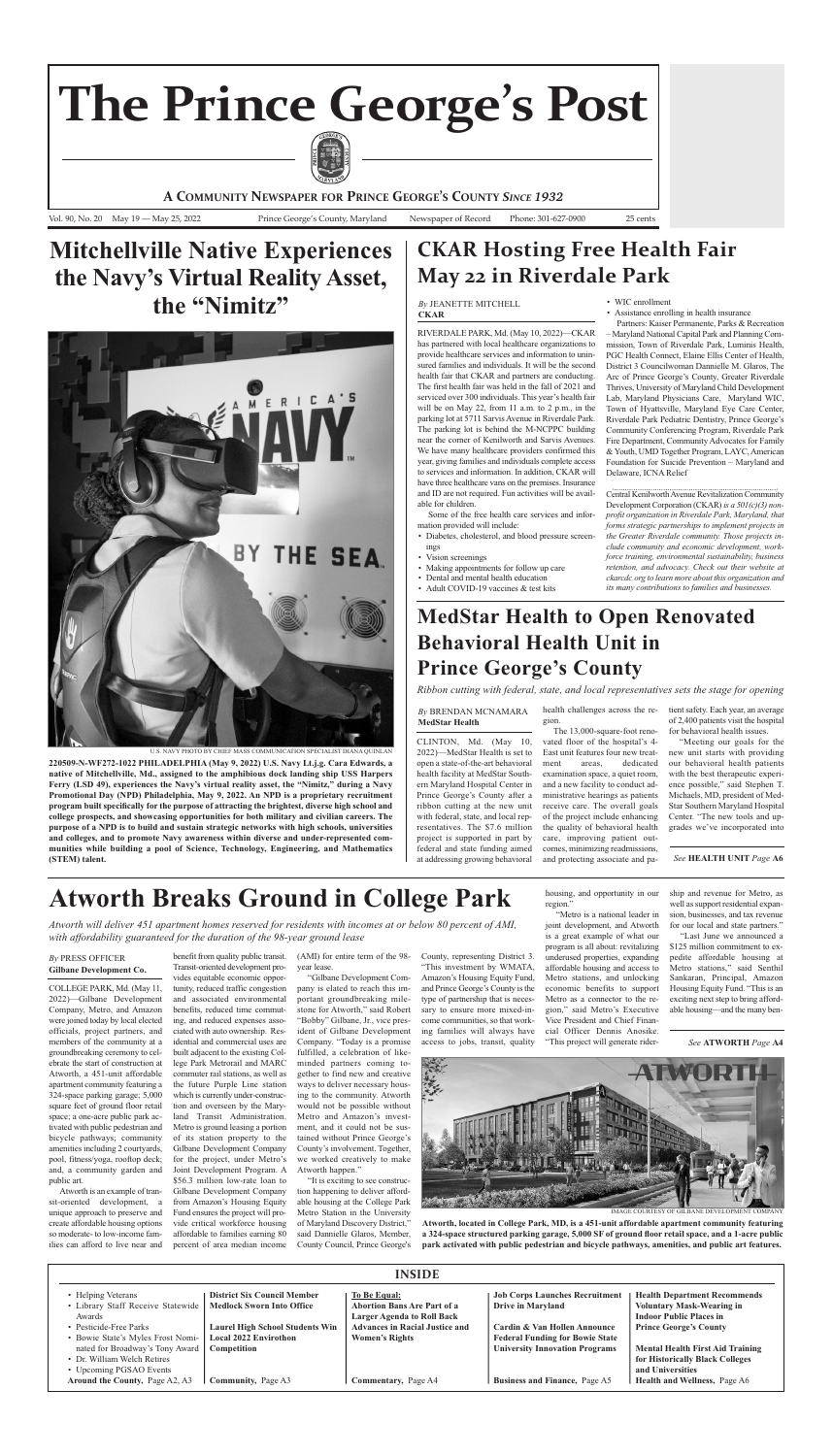# TOWNS and NEIGHBORS

naTIOnaL HarBOr, Md. (May 12, 2022)—National Harbor is the perfect destination for summer fun. Located just minutes from Washington, D.C. on the beautiful Potomac River, it provides a packed but flexible itinerary for families, couples and singles. With its eight hotels, more than 40 restaurants, boutique shops and national brands (including Tanger Outlets,) National Harbor has something for everyone.

National Harbor's waterfront is not just beautiful, it's accessible. With a walking/biking trail that goes to Old Town Alexandria and to Arlington, Virginia and a marina with a variety of boating options. And Capital Bikeshare has bikes to rent on site.

Friday Summer Sounds features musicians on the streets of National Harbor's Waterfront District from 5 to 7 p.m. on Fridays. Music will be provided from Bobby McKey's and other local artists.

### **Helping Veterans**

Helping Another Veteran Endure (HAVE) held an event in April, where suits and other items were sorted and organized for distribution to Veterans. MDVA Secretary George Owings attended and praised Mr. Prince Rawlings, Mr. Melvin Woodard and the other organizers of HAVE for their efforts. HAVE has collected over 3,000 suits to distribute to veterans and the organizers are looking to partner with other community & veteran organizations for future "dress for success" events. Contact: Mr. Prince Rawlings at 202-417-1859.

Michelle Hamiel, chief Operating Officer for Public Services, received the MLA Outstanding Member Award in recognition of her decades of service to Maryland libraries, statewide leadership in race and social equity, and founding MLA's Black Caucus. Hamiel was also recently elected to serve as MLa's 2022/2023 vice president/president-elect, assuming the organization's presidency in 2023. Drew Clark, Graphic Design Specialist, was awarded MLA's Excellence in Marketing Award, which "recognizes the talent of communications and marketing personnel within Maryland libraries." clark's award focuses on his creative design for the bilingual (English/Spanish) 2021 Summer @ Your Library ("Verano en su Biblioteca") program, "Tails and Tales," which was presented in partnership with the Washington Nationals.

*—Maryland Department of Veterans Affairs*

### **library Staff Receive Statewide awards**

LarGO, Md. (May 6, 2022)—Prince George's county Memorial Library System (PGCMLS) staff have been local heroes throughout the COVID-19 pandemic, supporting COVID-19 relief efforts, distributing COVID-19 test kits, hosting food distributions, and ensuring Prince Georgians have free access to the internet and technology. Two PGCMLS staff members were awarded honors by the Maryland Library Association (MLA) during the organization's annual conference in cambridge, Maryland, which took place May 3–6, 2022.

locally. She serves as a member of the Urban Libraries Council Race and Social Equity Action Team. She currently serves as the facilitator for the Maryland Library Association Equity Diversity and Inclusion Task force. She serves as the facilitator for the Maryland State Libraries diversity and Inclusion task force. As a transformative leader, Hamiel is passionate about working to develop policies, procedures and services that enrich the lives of individuals, provide access for all and tear down barriers that prevent others from realizing their full potential. Hamiel believes her work in libraries equalizes the playing field for those who have historically been excluded. Embracing the core value of libraries: access, democracy, diversity, education and lifelong learning, Hamiel consistently embraces and implements new ideas, innovations and programs that transform libraries and those who use them. She is a James Partridge award winner and a Maryland Library Association Outstanding Member award recipient. She recently received an Executive Certificate in Diversity, Equity, & Inclusion from Georgetown University. She holds a Master's degree in Library Science and a Bachelor's of Science degree in Business administration. Hamiel keeps her finger on the pulse of library innovation by actively participating in the American Library Association, Public Library Association, Urban Libraries Council, and Maryland Library Association. She also receives inspiration from her students at the University of Maryland iSchool where she serves as an adjunct professor.

Drew Clark has been the graphic designer at Prince George's county Memorial Library System (PGcMLS) for over 3 years. Heavily influenced by nature and the animated films he watched growing up, he decided to enter the creative field. Reading has also shaped his interests and is one of the reasons he loves working for a

### **about Michelle Hamiel**



RIVERDALE, Md. (May 11, 2022)—The Maryland-National Capital Park and Planning Commission, Department of Parks and Recreation in Prince George's county announces it has completed steps to make all 249 playgrounds, dog parks, and 132 of its parks now pesticide-free as a part of its mission to conserve and protect natural spaces and species.

Michelle Hamiel serves as the chief operating officer for public services at the Prince George's county Memorial Library System (PGcMLS) in Maryland. She has spent the last eight years helping to position PGcMLS as a national leader in the library world. Hamiel works tirelessly to help change the equity lens, nationally, statewide and

The Department of Parks and Recreation is reducing its environmental impact by implementing more sustainable efforts and initiatives. After careful review of best practices, the Department has decreased the use of pesticides in its overall parks and increased the use of manual, mechanical and organic means to control pests. It will also reduce the number of ornamental landscape beds that can significantly decrease the need for pesticides.

In addition, the Department has launched a 48-hour pesticide prenotification requirement for all pesticide applications on parkland that will be available on the new Integrated Pest Management & Sustainability website. The site will also have the list of parks that are pesticide free. Visit Integrated Pest Management Program and Pesticide Use (pgparks.com) for more details.

The Department reviews best practices for land management, along with effective organic options to implement pesticide reduction efforts in support of its Sustainability Plan. It recently launched Mission zero —a long-term sustainability initiative that aims to reduce environmental footprint as close to zero as possible by 2040.

The 2022 Virtual Esophageal Cancer Walk/Run is hosted by The Salgi Esophageal Cancer Research Foundation. Participants can decide if they would like to walk/run either will take place on Saturday, June 18 or Sunday, June 19. Sign up today! h t t p s : / / s a l g i v i r t u a l w a l k r u n 2 0 2 2 . eventbrite.com.

The 2022 Virtual Esophageal Cancer Walk/Run event can take place in your neighborhood, on a trail, bike path, track, by the ocean, sea, river or wherever you would like to walk or run. It is important to remember that by participating in the virtual event you must still take in accordance all social distancing guidelines.

Participants can also bicycle, rollerblade, skateboard, swimthe possibilities are endless. Since the virtual event is not timed, you are able to participate at your own pace, any distance and at any time either Saturday or Sunday. you may sign up as an individual or as a virtual team.

"Art Play Learn has opened a new facility in the Bowie-Laurel area and is hosting an Open House May 20 from 11 a.m-3 p.m. The address is 9811 Mallard Drive, Laurel, Maryland 20708. More information: https://www.artplaylearn. com. come out and see our new space, talk to teachers, discover summer, fall programming and more. Summer camps and classes are open for enrollment as is fall homeschool tutorial programming."





"Homeschool tutorials for PreK-High School, Brass Ensemble, weekly Summer camps, once a week Summer classes, Maker Space activities." Information received from

Bowie State University Office of Alumni Engagement Live on 5 May 4 with Denise Roberts-France ('72) and Deborah Feaster ('72) BSU Golden Graduates. Office of Alumni Engagement will be celebrating BSU Graduates Past and Present all month long. Join the virtual conversation every Wednesday at 5 p.m. on the BSU Office of Alumni Engagement's Facebook Page.

Wednesday, May 25, 2022, from 9 a.m.–1 p.m. join us for Senior Health and Fitness Day at Southern Area Aquatics & Recreation Complex, 13601 Missouri Avenue, Brandywine, Maryland 20613. Get your body moving and engaged at the 2022 Senior Health and Fitness Day. Come out and enjoy activities including Zumba, line dancing. Bingo, Drum 'n Tone, swimming class, a spin class, art, and more. Healthy snack provided by the Department of Family Services.

Register at pgparksdirect.com and search keyword "Health." Ticket Code SPD-SPEC-GA-20220525. FREE event for seniors ages sixty & better. all participants must have an M-ncPPc Senior ID to register.

> library system. He hopes to inspire young readers and artists through his work. Outside of his artistic pursuits, he likes to go on adventures with his life partner Brian and their pup Lucky.

> > —*Silvana Quiroz, PGCMLS*

### **Department of Parks and Recreation, Prince George's County announces Pesticide-Free Parks**

Just a reminder to sign up for Amazon Smile. We are all ordering more these days. With each order you place, Amazon will donate a percentage of your total to Community Support Systems. Please tell your friends and family. We can all donate without money coming out of our pocket.

Go to https://smile.amazon.com/, login to your Amazon account and select community Support Systems Inc. in Brandywine, MD at checkout and presto you have made a donation. Remember: Amazon is donating monies based on your purchase. Amazon Smile's Impact: \$502.89 as of December 2021 to Community Support Systems.

LARGO, Md.  $-$  Advancing health and food equity in Prince George's county is an important focus for the Prince George's county Memorial Library System (PGcMLS), which launche[d] a new program called "community Health Worker in the Library" on May 10, 2022\*. This joint effort with the Prince George's County Health Department provides residents in communities throughout the county with an opportunity to take a preventative health assessment and receive free groceries. Public health workers will be available during distribution events to answer questions about community health resources and services and provide free KN95 masks and COVID-19 rapid test kits while supplies last; on-site clinical services will not be available.

> sential resource distributions," said PGCMLS CEO Roberta Phillips. "Our team is grateful for the opportunity to continue this work with the Prince George's County Health Department, in keeping with the Library's 'healthy living' strategic focus area."

## **around the County**

### **2022 ViRtUaleSOPHaGeal CanCeR walK/RUn**

According to the Johns Hopkins University Center for Health Security, Prince George's county residents face "a long history of disparities in chronic diseases, HIv, infant mortality, and unequal access to healthcare." The County Health Department tracks key indicators of these systemic health challenges at PGc Health zone and the Library provides a range of educational resources and programs for healthy living at pgcmls.info/healthy-living-suite.

virtual Ticket Only: \$20 to participate in the virtual event only, no t-shirt. Must register by Friday, June 17, 2022, at 5 p.m. EST. Information received from patch.com, Upper Marlboro, Maryland.

### **CSS SPRinG Flea MaRKet iS BaCK**

community Support Systems, Inc. Flea Market will be held Saturday, May 21, 2022, 9 a.m. - 2 p.m. Address is 13907 Missouri Ave., Brandywine, Maryland. Rain date May 28. 10x10 Vendor Spaces \$25. Refreshments for sale. For more information: info@communitySupportSystems.org. visit the website to fill out the registration form for the flea market and yard.

### **PRinCe GeORGe'S COUntY COROnaViRUS Call CenteR**

If you have any questions or concerns, please call the Prince George's County Health Department Coronavirus hotline at (301-883-6627) during the hours of 8 a.m.–8 p.m. to receive updated information about the coronavirus disease. \*Please contact 911 for medical emergencies only. Do not contact 911 for Coronavirus-related issues.

### **OPen HOUSe**

patch.com/Maryland, a community member Meredith Kaunitz.

### **BOwie State UniVeRSitY**

### **SeniOR HealtH anD FitneSS DaY**

### **aMaZOn SMile**

#### **liVe ViRtUalwORSHiP SeRViCe**

are you Internet accessible? Join us every Sunday. Secure your Spiritual space. Watch from your electronic device (computer, laptop, tablet, or mobile phone). Virtual Live: 8 a.m. Livestream or on demand. https://westphalia. thechurchonline.com/. Westphalia United Methodist Church, Rev. Dr. Timothy West, Senior Pastor. Facebook https://www.facebook.com/westphaliaum/. Live: 8 a.m. I Watch Party: 10:30 a.m.

Grocery distributions will take place indoors, 1–2 days per week, at select PGcMLS branch libraries in May and June. Up to 100 grocery bags will be available each week at each location. They will be distributed on a first-come, first-served basis. Face masks are required for all visitors in PGcMLS buildings (ages 2 and up).

"Health equity is one of the most important priorities in public health today and is a top priority for the Health Department," said Dr. Ernest Carter, Prince George's County Health Officer. "This great partnership with our county library system is just another way that we are shifting the narrative, focusing on systems and social structures, and amplifying the significance of community health workers in improving health outcomes for Prince Georgians."

"The Library has a long history of mobilizing to support health and food security initiatives, including COVID-19 vaccine clinics and test kit distribution, summer meals for K-12 students, promoting health care enrollment, and hosting es-

## **Free Groceries at County libraries**

*Part of New "Community Health Worker in the Library" Program*

### *By* PreSS OFFIcer **national Harbor**

## **Celebrate Summer at national Harbor**

*From sunset boating to sightseeing on the river, Movies on the Potomac, military bands, the U.S.A.F. Honor Guard Drill Team and Friday Summer Sounds—National Harbor has it all!*

## **in and around Morningside-Skyline**

With Mary McHale, will return next week

## Brandywine-Aquasco<br>
by Audrey Johnson 301-922-5384

### *By* SILvana QuIrOz **PGCMlS**

| <b>Location</b>       | Day 1          | Day 2               |
|-----------------------|----------------|---------------------|
| Hyattsville           | Tuesdays,      | Thursdays,          |
|                       | $12:30-5$ p.m. | 10:30 a.m. - 6 p.m. |
| Largo-Kettering**     | Tuesdays,      | Wednesdays,         |
|                       | $12:30-5$ p.m. | $12:30-5$ p.m.      |
| New Carrollton        | Wednesdays,    | Thursdays           |
|                       | $12:30-5$ p.m. | 10:30 a.m. - 6 p.m. |
| Spauldings            | Tuesdays,      | Thursdays,          |
|                       | $12:30-5$ p.m. | 10:30 a.m. -6 p.m.  |
| <b>Upper Marlboro</b> | Wednesdays,    | Thursdays,          |
|                       | $12:30-5$ p.m. | 10:30 a.m. -6 p.m.  |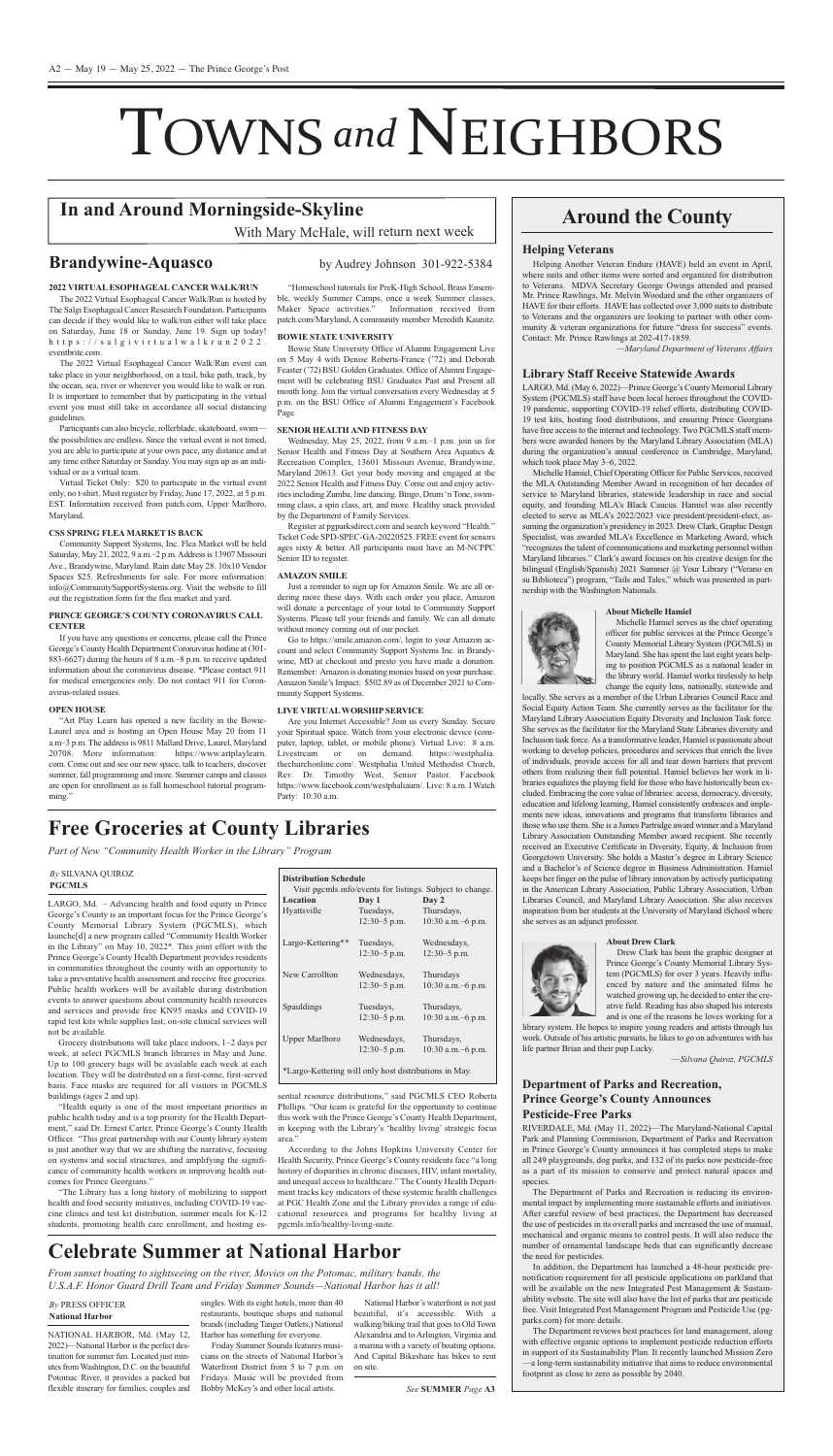# **COMMUNITY**

The National Harbor Marina provides the opportunity for those who want to visit by boat or rent a boat. Last year, National Harbor added hydrobike water bikes. The bikes are non-polluting, easy to ride, lightweight safe and stable with 400 pounds of flotation. Available for rent for ages 8 and up, the water bikes are available from Boating in D.C. at National Harbor. The company also offers kayaks, paddleboards, and pedal boats.

Freedom Boat Club and Carefree Boat Club at National Harbor are a membership program where guests can rent a boat. A boating license is required. Maryland yacht charters has added an additional boat for National Harbor this season. Here, you can rent a boat with a captain for 2-4 hours and ByOB.

Monumental Boat Tours' offers two-person CraigCats. These are available along with a knowledgeable guide, in a separate boat, who provides history and exploration on a two-hour tour from National Harbor to Mount Vernon. Boaters will see Jones Point Lighthouse, Fort Washington, a lot of Potomac River wildlife and more.

"National Harbor has so much to offer both on land and on the water," said Deborah Topcik, director of marketing at National Harbor. "With boating, movies and military concerts it's an exceptional location for a summer adventure."

Potomac Paddle club offers another fun boating experience at national Harbor. It's the first pedal boat or "cycleboat" company in the region. The social, active adventures on the water are the perfect way for friends, families, and colleagues to sip, cycle, and celebrate.

Hotels at National Harbor have a variety of summer packages and specials. From Gaylord National Resort to MGM National Harbor, Westin National Harbor, the AC Hotel, Hampton Place and the new Hyatt Place, they offer waterfront views, family accommodations as well as romantic getaways.

Movies on the Potomac features top movies shown on the outdoor, waterfront screen (150 National Plaza) from May through September with family movies on Sundays at 6 p.m. and "date night" movies on Thursdays at 7 p.m. Attendees are encouraged to bring carryout from any of the many restaurants in the Water-

"We are proud that our Envirothon students are learning content and gaining skills that are essential for addressing local and global environmental issues," said Donald Belle, Environmental Outreach Educator with the Department of Environmental education at the William S. Schmidt center. "We want to build on their enthusiasm by providing methods by which they can address waste and create awareness at their schools."

Take in the waterfront views with free fitness classes every Monday and Tuesday at 7 p.m. with One Life Fitness and Sport & Health, and Saturday yoga classes at 10 a.m. by zen yoga Studio.

For more information on National Harbor, visit www.NationalHarbor.com.

PGSCD and the Schmidt Center collaborated with partners from the Maryland-National Capital Park & Planning Commission's Parks and Recreation division and Maryland's Natural Resources Conservation Service (NRCS-MD) to provide training opportunities and resources to teams and coaches. Each month, Parks & Recreation's Resource Specialists and NRCS-MD met to develop the interactive and virtual training, competition, review, and awards ceremony to prepare students for the State competition. Due to field trip restrictions, the Envirothon competition continued to challenge and prepare the winning team for the Maryland Envirothon in a virtual setting. The State competition will take place in person on June 22nd at the University of Maryland Extension Research and Education Center's Clarksville Facility. Then, the Maryland State Envirothon champions will advance to the National Conservation Foundation (NCF) Envirothon competition held from July 24th to July 30th at Miami University in Oxford, Ohio. With more counties and states participating each year, the Envirothon competition continues to expand its reach. PGSCD remains committed to its goal to educate as many students and teachers as possible on the importance of conserving our natural resources to preserve and protect the environment. As always, we are #PrinceGeorgesProud!

BSU's offering.

Dr. Welch has received over 200 awards during his long career including the U.S. Equal Employment Opportunity Commission's 2004 Civil Rights Award; National Association of Counties Conflict Resolution Award; an Outstanding Leadership Award presented by the Prince George's County Human Relations Commission; and recognition from other local, state, and national organizations. although the accolades for his service distinguish him from many others in HRD field, his primary focus was on advancing HRD and providing guidance to his students and faculty members.

uPPer MarLBOrO, Md. (May 6, 2022)—The Prince George's Soil Conservation District (PGSCD) is pleased to announce that Laurel High School won first-place honors in the 2022 Prince George's County Envirothon Competition. Potomac High School came in second place. The Prince George's Soil Conservation District and the William S. Schmidt Outdoor Education Center hosted the 2022 Prince George's County Envirothon virtually from April 20th to April 27th. This year, twenty-five Prince George's county high school students were tested in five categories: aquatics, forestry, soils, wildlife, and this year's fifth issue, "Waste to Resources." Participating high schools in this year's competition included Fairmont Heights High School, Laurel High School, Oxon Hill High School, and Potomac High School. "We are extremely proud of our students who competed in the 2022 Prince George's County Envirothon competition. We want to give a special congratulations to the winning team from Laurel High School and the runners-up from Potomac High School," said Steven E. Darcey, PGSCD's District Manager. "This program wouldn't have been a success without the hard work and dedication of the local Envirothon coordinators, teachers, and sponsors. We give many thanks to everyone involved. Next, let's win the Maryland State Envirothon!" With the help of sponsors, PGSCD donated Envirothon Training Kits to six high schools in the county to help their coaches and teams prepare for the competition. These kits contained numerous materials, including field guides, fish models, male turkey legs, clinometers, tree and log scale sticks, pH soil kits, and soil tools, to name a few.

to guide professional development for graduate students. "Honoring Legacy, Talent Development, and Strategic Partnership", this year's theme, has increased significance as HRD also honors retired professor Dr. William Welch after 30 years of service to Bowie State University.

At 92 years of age, Dr. Welch was the oldest full-time faculty member until he retired last December, and is credited with playing a major role in the development of BSU's HRD program. He arrived at Bowie State while he was a doctoral candidate in human resource development at George Washington University (GW) and decided he wanted to replicate aspects of GW's program, specifically in the areas of consulting, training, and adult learning at BSU.

"I was with the Prince George's County Human Relations Commission and initially started working with BSU as an adjunct professor because I didn't want to leave the county," said Dr. Welch. "We started the HRD program at Bowie State concentrating on those three topics critical to GW's program and later included experiential learning as a major component of

"He was a major proponent of developing a strong HRD pipeline that will supply businesses, non-profits, and government agencies with professionals prepared to help organizations develop and manage their talent pool," said Dr. Joi Brown, a former student of Dr. Welch and an HRD adjunct professor. "Dr. Welch and Bowie State's HRD program prepared me for everything I do today and gave me the skill sets, confidence, and expertise that all practitioners need in today's changing work environment."

Although he will no longer be in a classroom, Dr. Welch will continue to provide his expertise to organizations and individuals through his consulting practice. He says his focus going forward will be on training and executive coaching.

Please join State's Attorney Aisha N. Braveboy and #TeamPGSAO for the next community in the courthouse as we discuss mental health and criminal justice on May 31. Join State's Attorney Aisha N. Braveboy along with area law enforcement and mental health professionals for an informative dialogue on the intersection between mental health and the criminal justice system. Moderated by Tracee Wilkins, news4 Prince George's county Bureau chief. This will be a virtual event via zoom and streamed live on Facebook. If you would like to attend, visit https://tinyurl.com/cIcMay2022.

The Office of the State's Attorney is hosting the 2022 Multicultural Festival on Saturday, June 11 at 12 p.m. at the Show Place Arena/Equestrian Center, 14900 Pennsylvania Avenue, Upper Marlboro, MD 20772. Please join us as we celebrate community, culture and diversity in Prince George's county. come and enjoy food, music, dance performance, kids corner, vendors and more!

WHen: June 11, 2022, 12–6 p.m. FOR MORE INFORMATION: cosuji@co.pg.md.us **Summer from a2**

### *By* PreSS OFFIcer

### **Prince George's Soil Conservation District**

## **laurel High School Students win local 2022 envirothon Competition**



PHOTO cOurTeSy OF naTIOnaL HarBOr

Pursuant to the county charter and county code sections addressing council vacancies, the council unanimously voted on Tuesday, May 3, 2022, to appoint council Member Medlock to serve the remaining seven (7) months of a Council term set to expire December 5, 2022, following the resignation of the incumbent on April 15, 2022.

**last year, national Harbor added hydrobike water bikes.**

front District. Salute the Sunset features U.S. Air Force, Navy, Marine and Army bands on select Wednesdays and Saturdays at 7 p.m. from May until September. The U.S. Air Force Honor Guard drill team will hold drill demonstrations on some of those dates

## **around the County**

### **Bowie State's Myles Frost nominated for Broadway's tony award**

### *Winners Will be Announced in June*

BOWIE, Md. (May 9, 2022)—He's been the pride of Bowie State University since he debuted as Michael Jackson last December at the Neil Simon Theater in MJ: The Musical. Now Myles Frost, a music technology major at Bowie State, has been nominated for a Tony Award for Best Performance by an Actor in a Leading Role in a Musical.

> "One of the things I want the District 6 community to know and understand, is that you have a representative for your district—and democracy only works if

Frost competed for the lead role last year and has been amazing theater goers in New York with his acting prowess, signature Michael Jackson dance moves, and singing. He is one of the first, if not the first, HBCU student to be nominated for Best Performance by an Actor in a Leading Role in a Musical on Broadway.

> Prince George's County Executive Angela Alsobrooks, present for the swearing-in, addressed council Member Medlock directly in her welcoming remarks, "It is so clear that your heart and energy are in public service and your experience has prepared you adequately to

Professor Tewodross W. Williams, chair of the Fine and Performing Arts Department, says he is overcome with joy. "When I saw him perform on Broadway in March, I knew he was a special talent," said Professor Williams. "The entire Bowie State University family is supporting him and will be watching intently when the Tony Award winners are announced on cBS and Paramount+ on Sunday, June 12."

To view a video about Myles Frost on Broadway, visit https://youtu.be/FagluFHkxMM

> council Member Medlock is the proud father of two sons and lives in the City of District Heights.

### **Dr. william welch Retires at 92 Years of age and thirty Years at Bowie State**

*Beloved Trailblazer Highlights Annual HRD Symposium and Expo*

BOWIE, Md. (May 5, 2022)—The Human Resource Development (HRD) program [held] its annual symposium and expo on Saturday, May 7, from 9 a.m. to 2 p.m. in the Student Center, Wiseman Ballroom to discuss networking opportunities, career readiness, and diversity, equity, inclusion, and accessibility (DEIA) in the workplace, topics



District 6 constituent areas include the communities of District Heights, Forestville, Kettering, Largo, Mitchellville, and the unincorporated areas of Bowie, Capitol Heights, and Upper Marlboro.

"I've always deemed it imperative that I help people realize their potential," said Dr. Welch. "Over the years I have observed people who needed help in recognizing their talent and identifying their purpose. Since I've left Bowie State my focus is on executive coaching and showing individuals the changes they need to make in their lives to not only succeed, but soar in their professional endeavors," he said.

*—David Lee Thompson, Bowie State University*

### **Upcoming PGSaO events**

### **Community in the Courthouse**

WHen: May 31, 2022, 6–7:30 p.m.

FOR MORE INFORMATION: commaffairs@co.pg.md.us

### **2022 Multicultural Festival**

This will be an in-person, outdoor event. If you would like to attend, please register in advance by visiting https://multiculturalfest2022.eventbrite.com.

Prince George's county council Member Johnathan M. Medlock (D-District 6) was sworn into office today, Monday, May 9, 2022, to fill the District  $6$ council seat vacated by the incumbent on april 15, 2022. The council, sitting as the District Council, convened following the swearing-in ceremony, with council Member Medlock participating in his first council session.

In remarks to a contingency of supporters, council Member Medlock reaffirmed his strong commitment to supporting District 6 residents and Prince George's county.

someone is working on democracy. Being in this position I have an opportunity now to serve not only the city of District Heights but all the surrounding areas with integrity, leadership, foresight, and commitment. I vow to work with the council Members to make sure our county continues to move forward."

council chair calvin S. Hawkins, II, commending his colleagues on the execution of the council's appointment process, looks forward to serving with council Member Medlock.

"council Member Medlock has established a record of service to the people of Prince George's county. as mayor, was a fierce advocate for District Heights and its residents, and I am assured that his commitment to serve will only intensify as the council Member representing District 6. We look forward to his continued contributions in the months ahead as we move Prince George's county forward."

fill in this county council seat for the remainder of this term. I congratulate you on your appointment and thank you for stepping up once again when Prince Georgians have needed you most."

council Member Medlock most recently served the City of District Heights as its Mayor, prior to his appointment to the Council's District 6 seat. He also counts among previous elected and appointed positions serving as Board Member, Prince George's County Revenue authority; vice-chair, Prince George's County Human Relations Commission; Prince George's county Behavioral Health Ambassador; President, Maryland Black Mayors Association president.; and Board Member, National League of cities - the only representative from Maryland serving on the Finance, administration, and Intergovernmental Relations committee.

### *By* anGeLa J. rOuSOn **Prince George's County Council Media**

## **District Six Council Member Medlock Sworn Into Office**

*Council Appointee Johnathan Medlock Seated for First Council Session*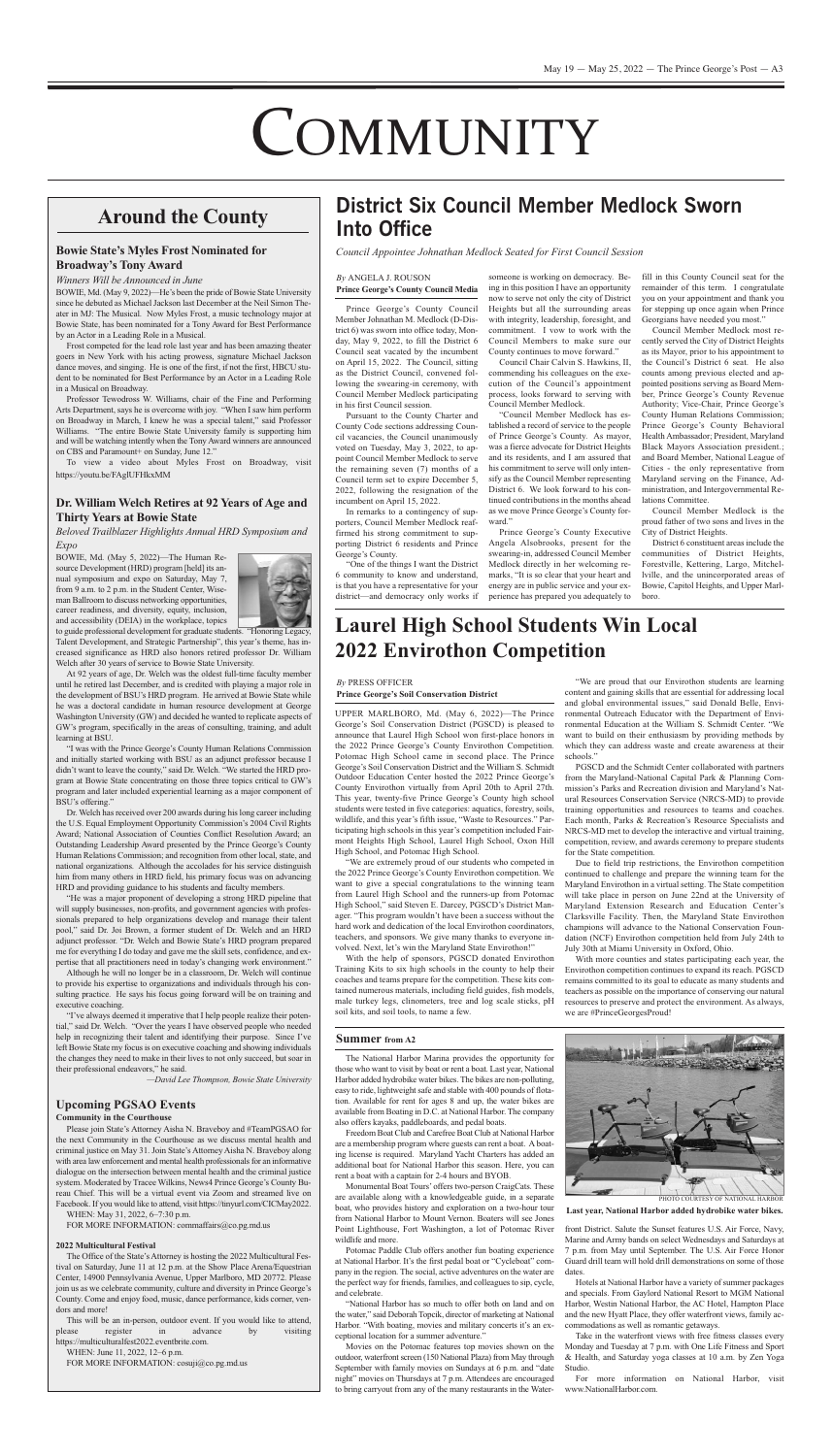WASHINGTON (May 11, 2022)-Today, U.S. Senators Chris Van Hollen and Ben Cardin and Congressmen Dutch Ruppersberger, John Sarbanes, Kweisi Mfume, and andy Harris (all Md.) announced \$129,731 to fund partnerships between NASA and Maryland universities to support young students' dreams of entering careers in science, technology, engineering, and mathematics (STeM).

The funds will support the University of Baltimore's Space Tech camp – an initiative geared towards helping Baltimore city Public School students in Grades 10 and 11 learn about NASA's Artemis program by working on augmented reality (AR) projects and the University of Maryland, Eastern Shore's HAWKS MUREP Precollege Summer Institute—a two-week residential program with learning activities on

space exploration, aeronautics, and Earth science.

"Fostering students' love for science at a young age is critical to inspiring the next generation of innovative thinkers. For young scientists, especially those from underserved communities, learning in an enriching environment at one of Maryland's outstanding universities can help progress their academic trajectory or career goals and ultimately develop a more diverse pipeline of Marylanders in the STeM fields. That's why we continue to fight for resources for programs like these to help expand these unique opportunities for young students as they choose their future careers," said the lawmakers.

These funds are distributed through the Minority University Re-

One of the enduring myths of American politics is that evangelical Christians were spurred en masse to political action by the U.S. Supreme Court's 1973 ruling in *Roe v. Wade*, which protects the legal right to abortion.

The truth is much uglier. Right-wing panic over legal abortion was sparked—and stoked—by panic over the advancement of civil rights and women's rights. And the effort to roll back reproductive rights is part of a larger agenda to reverse the progress of the 20th century and re-establish white male dominance over our nation's political and social institu-

The late Rev. Jerry Falwell, who founded the right-wing Moral Majority, did not speak publicly against abortion until 1978, five years after Roe. The Southern Baptist Convention passed a resolution in 1971 calling for the legalization of abortion, reaffirming it in 1974 and 1976. Focus on the Family founder James Dobson said in 1973 that the Bible is silent on abortion and that "a developing embryo or fetus is not regarded as a full human being."

No, the Supreme Court decision that galvanized the religious right was not Roe v. Wade, but *Green v. Connally*, which had its own origins in *Brown v. Board of Education*—68 years ago this week which outlawed racial segregation in public schools.

Resistance to integration following Brown was so strong that whites-only private schools known as "segregation academies" sprung up throughout the south. Falwell, who famously referred to the civil rights movement as "civil wrongs" established his own segregation academy, Lynchburg christian School, in 1967.

In 1971, the Court ruled in Green v.Connallyand affirmed later that year in *Coit v. Green*—that a private school which practiced racial discrimination could not be eligible for a tax exemption.

*"At a time when open racism was becoming unfashionable, these politicians needed a more highminded issue, one that would not compel them to surrender their fundamental political orientation. And of course. the beauty of defending a fetus is that the fetus demands nothing in return —housing, health care, education—so it's a fairly low-risk advocacy."*

-religious historian Randall Balmer

Bob Jones University, whose founder declared that integration was "contrary to the Word of God," was especially energetic in fighting the ruling. The revocation of Bob Jones tax-exemption in 1976 "alerted the christian school community about what could happen with government interference" Bob Jones administrator Elmer L. Rumminger, told Balmer. "That was really the major issue that got us all involved."

Right-wing activists, particularly Falwell and Heritage Foundation co-founder Paul Weyrich, saw an opportunity to harness the surging racial anxiety among conservative christians into political action.

Even in the late 1970s, organized opposition to legal abortion was mainly the domain of Roman Catholics. But the success of Republican candidates opposed to legal abortion in the 1978 Senate elections demonstrated to right-wing political activists the issue's potential to motivate conservative evangelical voters.

The movement to criminalize abortion has never extricated itself from its racist origins. "Whites who

score high on measures of racial resentment and racial grievance are far more likely to support strict limits on abortion than whites who score low on these measures," political scientist Alan Abramowitz told the New York Times. White supremacist groups are among the movement's most passionate supporters. at this year's March for Life rally in January, members of the white nationalist Patriot Front distributed cards reading, "America belongs to its fathers, and it is owed to its sons. The restoration of American sovereignty must follow the restoration of the American Family."

tions.

As House Majority Whip James E. Clyburn tweeted, "We have seen #ScOTuS gut voting rights. Other decisions like Brown v. Board [desegregation] of schools], *Loving v. Virginia* [allowing interracial marriage], and *Obergefell v. Hodges* [upholding same-sex marriage] could hang in the balance.

**Publisher/Senior editor** Legusta Floyd **editor** Lisa Duan

As the school year winds down, once again mil- are facing a very uncertain season ahead. lions of children and families are facing the reality that hunger doesn't take a summer vacation. This has been especially true over the last two years. Many of the lines at food pantries that started forming at the beginning of the pandemic still have not disappeared, and rising prices are now stretching families'budgets past their limits. congress took action to help early on, providing crucial waivers and flexibilities that allowed schools to serve universal free meals to all students. But these protections for hungry children are set to expire June 30, and congress has not yet extended them. Without immediate action, 10 million children will lose access to healthy, free meals and many summer meal sites will be forced to close their doors. Poor and low-income families, who are already reeling from the loss of the expanded child Tax credit that helped them afford groceries and other necessities,

Addressing hunger in America should always be a priority. When I was working as a young civil rights lawyer for the NAACP Legal Defense Fund in Mississippi fifty-five years ago, I was asked to come to Washington to testify before congress about how the War on Poverty was working in the state. I told the committee I had become deeply and increasingly concerned about the high levels of hunger in the Mississippi Delta. Senators Robert Kennedy and Joseph clark agreed to come to Mississippi to see the crisis for themselves, and we visited homes—many of them shacks with dirt floors and empty ice boxes and cupboards—where we saw a kind of hunger many people did not believe could exist in America. We saw listless young children with bloated bellies and families who could not afford even the \$2 cost to buy the food stamps which had replaced the free food commodities

"But Falwell and Weyrich, having tapped into the ire of evangelical leaders, were also savvy enough to recognize that organizing grassroots evangelicals to defend racial discrimination would be a challenge," Balmer wrote. "It had worked to rally the leaders, but they needed a different issue if they wanted to mobilize evangelical voters on a large scale."

that were all that stood between them and hunger and malnutrition, even starvation. It was shameful, inexcusable, and preventable.

In the 1980 Presidential election, evangelical voters flocked to Republican Ronald Reagan, who as Governor of california had signed the nation's most liberal abortion law in 1967, over fellow evangelical Jimmy carter, who publicly stated his personal opposition to abortion.

Advocates demanding action on hunger set in motion a chain of events over the next few years that led to major reforms being adopted. In 1969, President Richard Nixon convened a White House Conference on Food, Nutrition and Health, declaring hunger had no place in our rich land. Positive follow up policy steps spawned major progress over time and paved the path for the indispensable child and family food safety net programs that so many tens of millions depend on today. But even now, we can still clearly see that the safety net has gaping holes. That's why it's good news that more than 50 years after that first White House conference, President Biden's administration has announced it will once again hold a White House Conference on Hunger, Nutrition, and Health this September. The Children's Defense Fund joined other organizations signing a letter urging President Biden to convene a conference that reads in part: "We can end hunger in America, and a public commitment to a White House conference, with ending hunger as a key priority, is an essential step in accomplishing this goal…The 1969 conference led to an expansion of the Supplemental Nutrition Assistance Program (SNAP) and the National School Lunch Program, as well asthe establishment of the Special Supplemental Nutrition Program for Women, Infants, and Children (WIc). The conference created the meaningful and necessary conversations to address hunger and food

insecurity in America at the time. Now, more than half a century later, conversations on how we will finally put an end to hunger in America are long overdue."

It continues: "More than 38 million Americans, including 11.7 million children live in households that struggle to put food on the table. Food insecurity negatively impacts health, educational access, workforce readiness and business productivity. In addition, the COVID pandemic has affected food security in all corners of America, while also widening the disparities in food insecurity among individuals who are Black, Indigenous, Latino and other people of color. Food insecurity in America is a political choice and there is an opportunity to take transformative action."

In a letter, earlier this week urging members of the Senate to pass the Women's Health Protection Act, other Urban League leaders and I pointed out that overturning Roe would put Black women in particular danger.

## **to Be Equal: abortion Bans are Part of a larger agenda to Roll Back advances in Racial Justice and women's Rights**

"Black women are 2.5 times more likely to die as a result of childbirth than White women. Meanwhile, due to racialized income and wealth disparities, inequitable accessto medical care, and the other insidious ways structural racism manifests, people of color are more likely to require abortion care and are less likely to be able to afford out-of-state travel to obtain care if it is made illegal in their state," we wrote. "Therefore, it is not only a gender justice issue but a racial justice issue to codify the right to an abortion into federal law and ensure all pregnant persons have the ability to make personal health decisions."

Prince George's County, Md. Member National Newspaper Publishers Association, and the Maryland, Delaware, District of Columbia Press Association. The Prince George's Post (ISSn 10532226) is published every Thursday by the New Prince George's Post Inc., 15207 Marlboro Pike, upper Marlboro, Md. 20772-3151. Subscription rate: 25 cents per single copy; \$15 per year; \$7.50 senior citizens and students; out of county add \$1; out of state add \$2. Periodical postage paid at Southern Md. 20790. Postmaster, send address changes to Prince George's Post, P.O. Box 1001, upper Marlboro, Md. 20772-3151.

efits of living near high-quality transit in a high opportunity area—to 450 households in Prince George's County." Atworth is located at 4201 River Road in College Park, MD, home to the University of Maryland.

"History teaches us that if a thing has happened before, it can happen again."

"We must fight to reclaim rights that have been lost and defend rights that are in danger."

**General Manager/ legal advertising Manager** Brenda Boice **administrative assistant/ Billing** -

Gilbane Development Company *is the real estate development, financing, and ownership arm of Gilbane, Inc., a 150-year-old family-owned company. With over \$8 billion in development and more than 20,000 units of housing completed/underway, Gilbane Development Company's projects incorporate every aspect of real estate including: multifamily housing (market rate apartments, student housing, and affordable housing);single-family residential communities; mixed-used developments; healthcare facilities; K–12 schools; government facilities; garage/parking areas; corporate headquarters; operational | data | distribution centers; R&D | manufacturing facilities; and, many types of facilities delivered through public-private part-*

**legal advertising assistant** Robin Boerckel **web Manager** Kyler Quesenberry

# **COMMENTARY**

It'stime to seize the moment again, including put-

ting permanent universal school meals on the 2022 agenda. Research confirms access to universal school meals boosts attendance, improves academic and health outcomes, and reduces behavior-related suspensions. Nearly 60 percent of children just above the cutoff for free meals are children of color, leaving them most at risk of losing out on the healthy food they need to succeed inside and outside of the classroom. Decades after that visit to hungry Black children in Mississippi, institutional racism still disproportionately denies children of color—and their families access to healthy food at home and in their communities. Universal school meals and other tools to fight hunger are an essential step for advancing racial equity right now.



### **Childwatch:**

## **Hungry Children Still need Help**

**Marc Morial**



*President and CEO, National Urban League*

### **Maryland Members announce nearly \$130,000 for naSa Partnership with University of Baltimore, UMeS to Support Students Pursuing SteM Careers**

### *The Prince George's Post*

The Prince George's Post P.O. Box 1001 15207 Marlboro Pike Upper Marlboro, MD 20772-3151 Phone: 301-627-0900 • Legal Fax: 301-627-6260 email: pgpost@gmail.com contents © 2022, The Prince George's Post

atworth *is a 451-unit affordable apartment community featuring a 324-space structured parking garage, 5,000 SF of ground floor retail space, and a 1-acre public park activated with public pedestrian and bicycle pathways, amenities, and public art features. Atworth is adjacent to the College Park Metro station, home to the University of Maryland. The Atworth development will be within walking distance to the underconstruction Purple Line, which will serve the MARC commuterrail with service to Baltimore,*

*Maryland, and Washington, D.C. Register for updates at https://atworthcollegepark.com/*

*nerships. Visit www.gilbaneco.com/development.* amazon *is guided by four principles: customer*  $obsession rather than competitor focus, passion$ *forinvention, commitment to operational excellence, and long-term thinking. Visit amazon.com/about and follow @AmazonNews.*

Metro *sells and leases property to private developersthrough its Joint Development Program with the objective of maximizing the benefits of transit-oriented development. Since 1975, Metro has completed 55 projects at 30 stationstotaling 17 million square feet of residential and commercial real estate, which supports the region's economic growth and competitiveness. Metro continues to encourage further investment in Metro station areas by periodically offering new properties for development. Visit https://wmata.com/business/realestate/index.cfm*

search and Education Project (MUREP) and are administered through NASA's Office of STEM Engagement—which Senators Chris Van Hollen and Ben Cardin and Congressmen Dutch Ruppersberger, John Sarbanes, and Kweisi Mfume secured an additional \$10 million for in the FY22 appropriations legislation. MUREP is designed to help increase the number of students pursuing STEM careers from traditionally underrepresented and underserved communities through pre-college summer programs at Historically Black Colleges and Universities (HBCUs) and Predominantly Black Institutions (PBIs).

### **atworth from a1**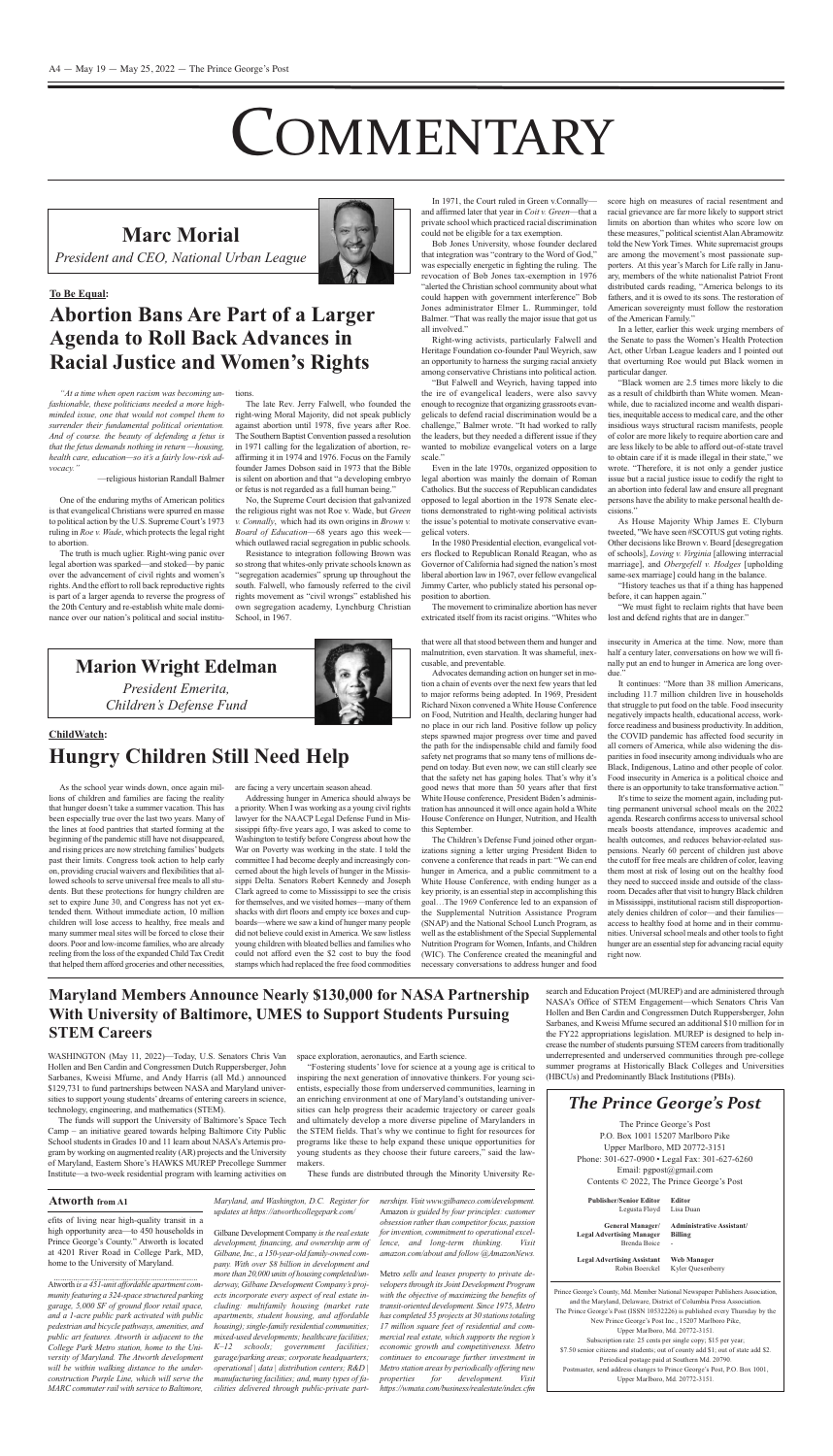WASHINGTON (May 9, 2022)—The U.S. Department of Labor's Job Corps program has launched a recruitment drive in Maryland, offering immediate openings and free career training for low-income students ages 16–24 in the nation's leading industries.

Woodstock. They offer career skills training in high-growth industry sectors, including advanced Manufacturing, construction, Finance and Business, Health care, Homeland Security, Hospitality, Information Technology, and Renewable Resources and Energy.

"This is a great opportunity for young adults in Maryland who are trying to leverage a strong job market," said National Director of Job Corps Rachel Torres. "We are a gateway to skills, credentials and opportunity. Our students need Job corps, and the workforce needs our students."

There are two Job corps campuses in Maryland: Woodland (in Laurel) and

Job corps is free for ages 16–24 from low-income households who meet the eligibility requirements, and students can apply and enroll at any time. Job corps provides hands-on career skills training, on-campus housing, meals, health care and job search assistance. Applicants may qualify if they receive SnaP, TanF, or free or reduced school lunch, or if they are experiencing homelessness or are a foster youth.

National Social Security Advisor at the AMAC Foundation, the non-profit arm of the **association of Mature american Citizens**

> The recruitment drive in Maryland is part of a national effort to restore Job corps

campuses to full capacity after pandemic safety measures had restricted enrollments, due to the residential aspects of the program. Job corps has restored pre-pandemic admission standards nationwide and has immediate openings in Maryland.

*Dear Rusty:* I waited to sign up for Social Security until I turned 70 last month so I would qualify for the maximum benefit. I have been the pastor of a small church for the last 15 years & they didn't take out deductions, so I paid in quarterly at the advice of my accountant so I would have an amount built up when the time came for me to sign up for Social Security. I received my first SS payment in March for \$1757.00 after Medicare was deducted. I have been told that once you turned 70 you get the maximum SS benefit, but my accountant thought that I can still pay in quarterly to boost that \$1757. I don't want to pay in anymore if it's not going to increase my amount (other than cost of living increases), so what do I tell my accountant? He's waiting to hear from me before he completes my income tax return. *Signed: Inquisitive Pastor*

For more information about Job corps, or to begin the enrollment process, visit jobcorps.gov or call 800-733-JOBS (5627).

Job corps *is a federal career technical training and education program for young people who aspire to higher-paying careers and higher education. With 121 residential and nonresidential locations nationwide, training is available in the nation's fastestgrowing industries to eligible 16- through 24-year-olds. The program is completely free of charge.*

### *By* PreSS OFFIcer **Job Corps**

# BUSINESS AND FINANCE

## **ask Rusty: will Paying the iRS Quarterly increase My Social Security?**

### *By* ruSSeLL GLOOr,

How you pay the IRS won't factor into Social Security's determination, but not paying estimated taxes quarterly may affect your total income tax obligation for the tax year, which is what your accountant should be able to tell you. And if your tax return is filed as a self-employed taxpayer, you'll need to pay into Social Security via self-employment taxes, whether you pay the IRS quarterly or not.

*The* 2.4 *million member* Association of Mature American Citizens [aMac] *www.amac.usis a vibrant, vitalsenior advocacy organization that takes its marching orders from its members. AMAC Action is a non-profit, non-partisan organization representing the membership in our nation's capital and in local Congressional Districts throughout the country. And the AMAC Foundation (www.AmacFoundation.org) is the Association's non-profit organization, dedicated to supporting and educating America's Seniors. Together, we act and speak on the Association members'behalf, protecting their interests and offering a practical insight on how to best solve the problems they face today. Live long and make a difference by joining us today at www.amac.us/join-amac.*

*Dear Inquisitive:* By "pay in quarterly" I assume you mean that your earnings from the church are reported on IRS form 1099 and that you pay quarterly estimated income taxes to the IRS to avoid a penalty when you file your annual taxes. The primary reason to pay quarterly estimated taxes is to avoid an IRS penalty - paying your taxes quarterly doesn't matter to Social Security because they will use your annual income (regardless of when you pay the IRS) to see if your benefit should be increased. And whether your current income from the church will increase your Social Security benefit depends on your lifetime earnings history of paying into the Social Security program.

WASHINGTON (May 9, 2022)-U.S. Senate Committee on Small Business & Entrepreneurship Chair Ben Cardin and U.S. Senate appropriations Financial Services and General Government Subcommittee Chair Chris Van Hollen (both D-Md.) today announced \$4 million in congressionally directed spending to support innovation programs at Bowie State University, the oldest Historically Black College and University (HBCU) in Maryland. The senators secured \$3 million for the Bowie Business Innovation Center (Bowie BIC), as well as \$1 million for the university to develop a new laboratory for hydroponics research.

The Social Security benefit you're now receiving is based on your lifetime earnings history, specifically the 35 years over your lifetime in which you had the highest earnings (adjusted for inflation). Social Security always uses a 35 year window to compute your benefit amount, choosing the highest earning years from among all your earning years. If you have fewer than a full 35 years of earnings, they will add enough "zero" years to make it 35 to compute your benefit. What that means is that if you have fewer than 35 years of SS-covered earnings, your earnings now from the church will eliminate one of those "zero" earning years, which would result in a small increase to your Social Security benefit. However, if you already have at least 35 years of SS-covered earnings, then your current earnings will only increase your SS benefit if your recent earnings are more than any of those in the 35 inflation-adjusted years used to compute your age 70 benefit. Social Security will make that determination whether you pay quarterly estimated income taxes to the IrS or not, and they will automatically increase your

"The COVID-19 pandemic demonstrated that our nation's HB-CUs are perfectly situated to help connect minorities, women, and other underserved entrepreneurs to the services and resources they need to succeed," cardin said. "The \$3 million in congressionally directed funding will increase the Bowie Business Innovation center's capacity to help underserved entrepreneurs more than ten-fold. The Bowie BIC inspired my UPLIFT Act, which would create a national network of accelerators and incubators on HBcu, MSI, and community college campuses. I remain hopeful that we will pass this legislation to tap into the entrepreneurial spirit that is surging through our communities." "The Bowie Business Innovation Center is a pioneering initiative providing underserved small businesses with the tools they need to succeed and better position them to obtain government contracts. That's why I was proud to join Senator cardin in supporting a \$3 million federal investment for the BIc within the federal funding bill this year," said Senator van Hollen. "With these funds Bowie State will be able to expand services for Marylanders—and the Bowie BIC will help other HBCUs around the country replicate its success. We will keep working to bring more growth opportunities by leveraging federal investments to Bowie State and all of our state's HBCUs, which play an integral role in opening the doors to opportunity to people across Maryland." "The \$3 million received in federal funding will help to create the Bowie BIC Center of Excellence pilot program that will deliver targeted resources to strengthen HBCUs," said Aminta Breaux, President of Bowie State University. "The program will also expand the existing work of the only  $8(a)$  Accelerator Program in the country. We are grateful to Senator cardin for helping us to secure the necessary funds to ensure continued success. This additional support will allow for the expansion and replication of the Bowie BIC 8(a) Accelerator Program mode through partnerships with other HBCUs. additionally, we thank Senator van Hollen for his work in securing

monthly benefit if your current annual earnings from the church call for it.

> The award-winning Bowie Business Innovation Center 8(a) Accelerator program—the first in America—is a fast track for helping certified U.S. Small Business Administration (SBA) contractors in the SBA 8(a) Business Development program win federal government contracts. Bowie BIC's 8(a) Accelerator program focuses on the development of a targeted federal capture strategy, mentoring and networking.

> The program served as a model for Cardin's UPLIFT Act, which would create an Innovation centers Program within the Small Business Administration (SBA) to award competitive cooperative agreements worth as much as \$400,000 annually to HBCUs, minority serving institutions (MSIs), and community colleges to establish and expand incubators and accelerators.

*This article is intended for information purposes only and does not represent legal or financial guidance. It presents the opinions and interpretations of the AMAC Foundation's staff, trained and accredited by the National Social Security Association (NSSA). NSSA and the AMAC Foundation and its staff are not affiliated with or endorsed by the Social Security Administration or any other governmental entity. To submit a question, visit our website (amacfoundation.org/programs/ social-security-advisory) or email us at ssadvisor@amacfoundation.org.*

### **Social Security Matters**

In addition to the announcement, the senators joined university President Dr. Aminta H. Breaux, Bowie BIC Executive Director Lisa S. Smith, graduates of the Bowie BIc business accelerator programs, entrepreneurs, and regional small business leaders for a listening session about the challenges facing Prince George's County entrepreneurs and small businesses. The senators also heard from graduates of Bowie BIC's 8(a) Accelerator Program, who informed the senators about their experience navigating the federal contracting process.

> The new \$3 million direct federal funding award to establish the Bowie BIC Center of Excellence for 8(a) Government Contracting at Bowie State University is a historic development," said Lisa S. Smith, Executive Director of the Bowie BIC, a non-profit business accelerator located at Bowie State University. "We are truly grateful to Senator cardin and Senator van Hollen for their work to secure this funding. With this funding, our award-winning  $8(a)$  Accelerator Program can be expanded through the Center of Excellence and become a new resource for HBCU's in America by helping socially and economically disadvantaged companies participate fully in the U.S Small Business Administration (SBA) 8(a) Program and win government contracts that build wealth for the contractors, and bring jobs to their communities."

> The senators also secured \$1 million in direct funding for the Bowie State University Laboratory for Hydroponics Research to position Bowie State students and researchers at the forefront of cutting-edge research in plant biology and agriculture.

### *By* PreSS OFFIcerS

### **U.S. Senate Committee on Small Business & entrepreneurship**

## **Cardin & Van Hollen Announce Federal Funding for Bowie State University Innovation Programs**

*\$4 Million in Congressionally Directed Spending will Support Business Accelerator Program Expansion and Hydroponics Research at Maryland's Oldest HBCU*



**Senators Van Hollen and Cardin present check to Bowie BiC executive Director lisa Smith (R) and BSU President aminta Breaux (l).**

\$1 million to develop the Laboratory for Hydroponics and Aquaponics Research at Bowie State University."

## **Job Corps launches Recruitment Drive in Maryland**

*Free career training and openings available at Woodland and Woodstock campuses*

LanHaM, Md. (May 10, 2022)—Luminis Health Doctors Community Medical center has received a "B" Leapfrog Hospital Safety Grade for spring 2022, the highest Leapfrog safety grade of all hospitals in Prince George's County. This national distinction recognizes Luminis Health Doctors Community Medical center's achievements in protecting patients from preventable harm and error in the hospital.

"This is wonderful news for our hospital and our team of caregivers who focus every day on prioritizing and improving quality and patient safety," said Deneen Richmond, president of Luminis Health Doctors Community Medical center. "Our Leapfrog B grade shows that the initiatives we have put in place for quality and patient safety are working."

The Leapfrog Group, an independent national watchdog organization, assigns an "A," "B," "C," "D," or "F" grade to hospitals across the country based on more than 30 national performance measures reflecting errors, accidents, injuries and infections, as well as systems hospitals have in place to prevent harm.

The Leapfrog Hospital Safety Grade is the only hospital ratings program based exclusively on hospital prevention of medical errors and harms to patients. The grading system is peer-reviewed, fully transparent and free to the public. Grades are updated twice annually, in the fall and spring.

"The commitment of our team to keep patients safe from preventable harm and medical errors is extraordinary," said Dr. Sunil Madan, chief medical officer at Luminis Health Doctors Community Medical center. "This recognition shows our patients and community that we always provide high quality, safe care."

To see Luminis Health Doctors Com-

munity Medical center full grade details and to access patient tips for staying safe in the hospital, visit Hospital SafetyGrade.org.

*Maryland-based* Luminis Health *is a nationally recognized health system comprised of Anne Arundel Medical Center, Doctors Community Medical Center, J. Kent McNew Family Medical Center, Pathways, and Luminis Health Clinical Enterprise. Formed in 2019, Luminis Health serves residents in eight counties across the state and offers services in primary care, imaging, specialty care, emergency care, hospital care, as well as mental health and addiction care. With 741 licensed beds and 80+ sites of care, the health system has more than 6,600 employees, 1,900 medical staff, and more than 1,000 volunteers. Luminis Health generates \$1.2 billion in operating revenue and contributes \$80 million each year for the community's benefit. Luminis Health*

*is committed to being a beacon of hope and healing for the region, while igniting new possibilitiesfor how and where health care is delivered. Learn more at LuminisHealth.org. Connect with us on LinkedIn, Facebook, Twitter, and Instagram.*

*Founded in 2000 by large employers and other purchasers,* The Leapfrog Group *is a national nonprofit organization driving a movement for giant leaps forward for patientsafety. The flagship Leapfrog Hospital Survey and new LeapfrogAmbulatory Surgery Center (ASC) Survey collect and transparently report hospital andASC performance, empowering purchasers to find the highest-value care and giving consumers the lifesaving information they need to make informed decisions. The Leapfrog Hospital Safety Grade, Leapfrog's other main initiative, assigns letter grades to hospitals based on their*  $record$  *of patient safety, helping consumers protect themselves and theirfamiliesfrom errors, injuries, accidents, and infections.*

### *By* PreSS OFFIcer **luminis Health**

## **luminis Health Doctors Community Medical Center Recognized with a 'B' in leapfrog Hospital Safety Grade**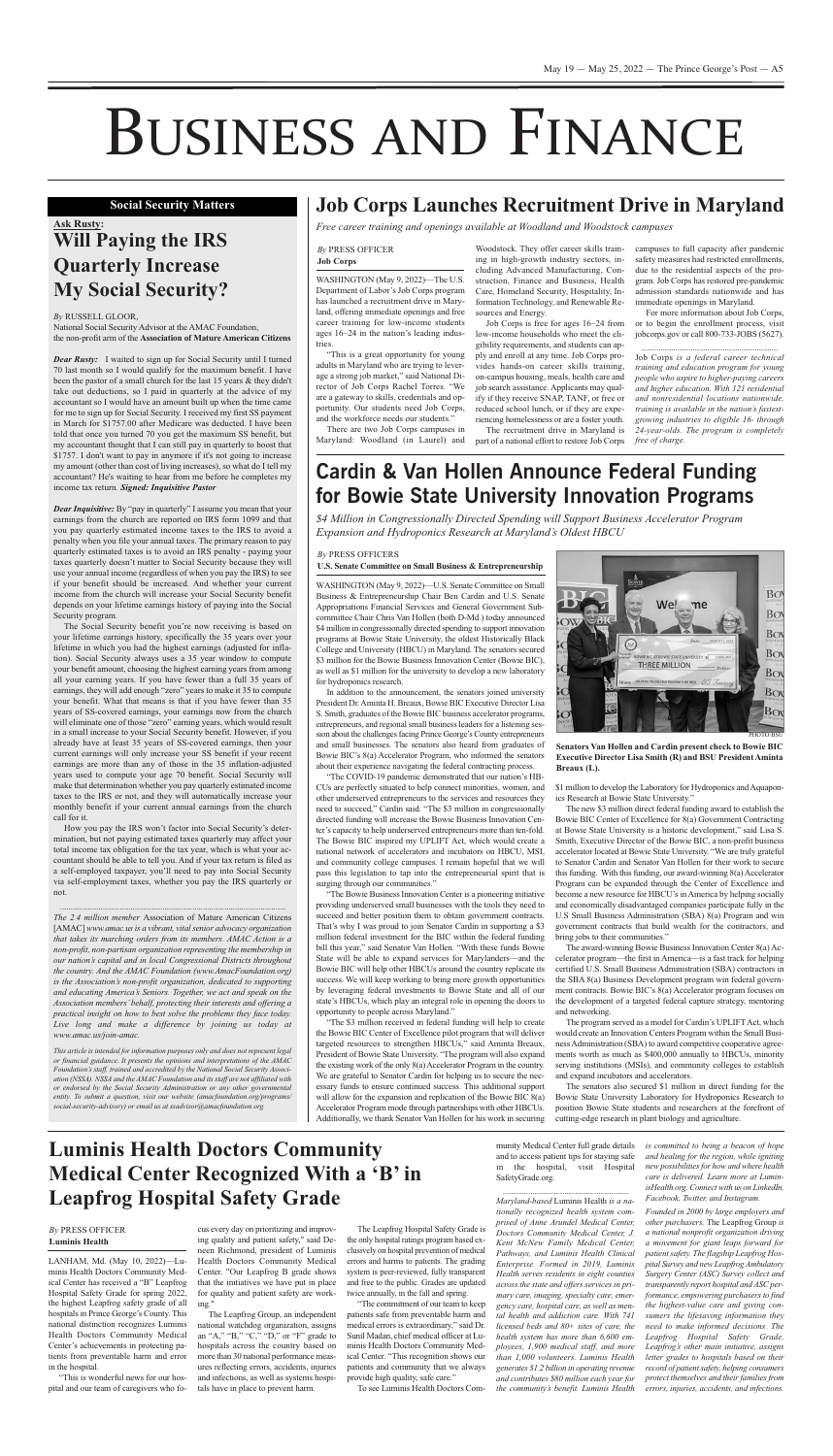our clinic are designed to help patients recover physically, mentally, and emotionally, during what is likely one of the most stressful moments of their lives."

Today, Dr. Michaels was joined by U.S. Representative Steny Hoyer (MD-05), Prince George's County Executive Angela alsobrooks, Maryland State Senator Michael A. Jackson, among other community and MedStar Health leaders at a ribbon cutting held for the newand-improved unit.

Rep. Hoyer helped secure federal funding for the project through the Fy2022 Omnibus appropriations Bill passed in March. The Maryland Hospital association's Bond Project also awarded the hospital a \$840,000 grant, which was included in state funding allocated during the 2021 legislative session.

"We are excited to open this behavioral health unit here in Prince George's county," said Prince George's County Executive angela alsobrooks. "We know that mental health is a critical component of overall health and wellness, which is why expanding behavioral health services has been a critical component of our goal to build a continuum of care in our County. Prince Georgians deserve to have access to quality healthcare right here at home, and we want to thank MedStar Health for helping provide greater access to these much-needed healthcare services."

"I appreciate the challenges that the COVID-19 pandemic has brought about for so many who were already struggling with mental health and addiction disorders both in Maryland and across the country. Strengthening resources for our community during this challenging time and

"As someone who spent the majority of his professional career in the public safety field, I

into the future remains a critical priority," said congressman Hoyer. "I am so proud of the new MedStar Health behavioral unit in Prince George's county that will strengthen access to essential health services and address the increasing behavioral health needs in our district. I was glad to secure \$925,000 in federal funding for this project in the Fy2022 Omnibus and know that this state-of-the-art facility will improve lives."

BALTIMORE (May 11, 2022)—In recognition of Maternal Health Awareness Month, the Maryland Department of Health (MDH) encourages Marylanders to learn the signs and symptoms of common mental health conditions experienced by pregnant women and how to get help for themselves or a loved one.

> have an acute understanding of the importance of mental healthcare in relation to overall public health and safety," said State Senator Michael A. Jackson. "Providing both quality and accessible care for behavioral health needs is an absolutely essential public service and I'm incredibly grateful to MedStar Health for their leadership in ensuring these services in Prince George's county and throughout all of Southern Maryland."

This May, MDH encourages pregnant women to plan ahead by learning the symptoms of pregnancy-related mental health conditions and using the available programs and services for help, including:

**Doula Services:** A doula, or birth worker, is a trained professional who provides physical, emotional, and informational support to birthing parents. This support can happen before, during, and after birth. If a doula sees

symptoms or has concerns that a parent may be struggling with their mental health, they can help parents advocate for their feelings and needs or suggest a referral to an appropriate mental health professional. Doula/birth worker services are free for eligible Medicaid members.

> MedStar Health's significant investment in the renovations underscores the health system's commitment to improving behavioral health for both patients and associates, especially as stressors amplified by the COVID-19 pandemic continue to impact daily life nationwide. "When it comes to caring for

people, protecting and improving the mental health and wellbeing of our patients and associates has always been a critical priority for MedStar Health," said MedStar Health President and CEO Kenneth A. Samet. "This important investment in Prince George's county helps address the growing behavioral health needs that have escalated significantly over the past two years of the pan-

Π PHOTO COURTESY MEDSTAR HEALTH

demic. By committing to projects like the renovated unit at MedStar Southern Maryland Hospital center, as well as supporting other initiatives across our health system, we will be better able to serve our region for decades to come."

Since 2012, MedStar Southern Maryland Hospital center has invested more than \$100 million into improving facilities, including the hospital's recently opened Emergency Department and the MedStar Georgetown cancer Institute in partnership

"People who are pregnant and new mothers should look for signs of depression and be encouraged to share their feelings with their health providers at all stages of pregnancy," said Behavioral Health Administration Acting Deputy Secretary Dr. Lisa Burgess. "This knowledge and open communication can help reduce pregnancy-related mental health conditions."

> with the Georgetown Lombardi comprehensive cancer center. The new behavioral health unit will officially open its doors to patients later this month.

WASHINGTON (May 10, 2022)—Congressman Anthony G. Brown and congressman Steny H. Hoyer met with leaders from Prince George's county to discuss progress, implementation and next steps for a new school-based pediatric telehealth network.

As part of the bipartisan Omnibus Appropriations Agreement for the remainder of FY2022, Reps. Brown and Hoyer secured \$4 million to build out the telehealth network and connect students in 100 public schools to proper physical and mental health services. Funding will be used for equipment, technical assistance, and the development of a network of physicians and practitioners available to serve students.

support services for our kids and families well beyond the classroom. Supporting the physical and mental health of our children is essential to ensuring every child has an opportunity to succeed," said congressman Brown. "The COVID-19 pandemic underscored the importance of building a resilient telehealth network to connect with students outside of the school setting. I look forward to working alongside Prince George's and Leader Hoyer to see this innovative project get up and running.'

Maternal mental health conditions are among the most common complications in pregnancy and childbirth and can occur anytime during pregnancy or the first year postpartum. Research suggests that one in five women is affected by maternal mental health conditions such as depression, anxiety disorders, obsessive-compulsive disorder, posttraumatic stress disorder, bipolar illness (which may include psychotic symptoms), and substance use disorders. The most common conditions are perinatal mood and anxiety disorders, including postpartum depression.

BALTIMORE (May 10, 2022)—The Maryland Department of Health (MDH) has launched Mental Health First Aid Training in Maryland's historically Black colleges and universities (HBCUs). Mental Health First Aid Training is a national certification program providing skills-based training to identify the signs and symptoms of mental health or substance use challenges.

Announced in recognition of Mental Health awareness Month, this initiative aims to train 20,000 students, faculty, and staff members across four HBCUs -- Bowie State University, Coppin State University, Morgan State University and University of Maryland Eastern Shore—during the next four years.

"This Mental Health Awareness Month, we celebrate an important partnership that

> **Home Visiting Services:** Home visiting services provide pregnant women with the care and support they need to have a healthy pregnancy and healthy child. after pregnancy, home visitors continue to support the parent and child. Home visiting services are free for eligible Medicaid members.

**Opioid Misuse Program:** The Maternal support for pregnant and postpartum women

with opioid use disorder, including screenings for needs related to social determinants of health and maternal anxiety and depression. MOM case management services are free for eligible Medicaid members.

"Mental Health First Aid Training provides the opportunity for students, faculty, and staff to learn when they, or someone

"ensuring that pregnant women have all the support they need before and after childbirth is critical for countless reasons," said MDH Secretary Dennis R. Schrader. "Improving maternal health outcomes is one key metric tracked in Maryland's Total cost of care Model, knowledge of and access to these resources is key to this improvement."

This Mental Health First Aid training initiative, which MDH previously announced for Maryland's first responders, is being coordinated for Maryland HBCUs by the Mental Health Association of Maryland and MDH's Behavioral Health Administration with funding provided through the federal Substance abuse and Mental Health Services Administration's Mental Health Block Grant.

To learn more about Mental Health First Aid Training, visit mentalhealthfirstaid.org/about or the Mental Health Association of Maryland website.

Maternal mental health conditions do not have a single cause. According to the National Institute of Mental Health research, conditions may be caused by a combination of genetic and environmental factors, such

LARGO, Md. (May 12, 2022)—Due to the highly transmissible Omicron variant, COVID-19 cases have been steadily rising in Prince George's county and the State over the last six weeks. This recent rise is substantially lower compared to the winter Omicron case surge and County COVID-19 hospitalizations remain relatively low\*.

as life stress (for example, demands at work or experiences of past trauma), the physical and emotional demands of childbearing and caring for a new baby, and changes in hormonesthat occur during and after pregnancy. Signs and symptoms may include one or more of the following:

- Feeling sad or depressed
- Feeling overly irritable or angry with those around you
- Difficulty bonding with baby
- Feeling anxious or panicky
- Having problems with eating or sleeping
- Having upsetting thoughts that you can't get out of your mind
- Opioid Misuse (MOM) Model provides extra Feeling asif you are out of control or "going crazy" • Feeling like you should never have be-

Residents five and older should get vaccinated against COVID-19 as soon as possible if they are not already, and those 12 and older should get a booster dose (if you are 50 or older you can get a second booster dose).

come a mother • Worrying that you might hurt your baby or yourself

"Maternal mental health issues are serious and affect women experiencing symptoms,

# HEALTH and WELLNESS

### **Brown, Hoyer Briefed on Prince George's County telehealth Project Progress**

*Members secured \$4 million to implement a school-based pediatric telehealth network in Prince George's County*

"Our schools are the cornerstones of our communities, providing

"I thoroughly enjoyed my conversation today with Prince George's county public health and education leaders about how federal funding I worked to secure with Rep. Brown will have an impact on the lives of so many children in the classroom and beyond," said congressman Hoyer. "I often repeat the words of Marylander Frederick Douglass that 'it is easier to build strong children than to repair broken men.' These funds will help us support our young people's physical and mental development, and I am glad to see these comprehensive services in our communities and look forward to seeing the improvements this investment will provide to schools across Prince George's county."

### *By* PreSS OFFIcer **Maryland Department of Health**

## **Maryland Department of Health Recognizes Maternal Mental Health awareness Month in May**

*MDH encourages pregnant women to plan for managing birth-related mental health conditions*

**County, community and MedStar Health leaders at a ribbon cutting held for the new-and-improved unit.**

*See* **MateRnal** *Page* **a7**

### **Health Unit from a1**

has the potential to identify and help address often unforeseen issues in the lives of students who attend these valued institutions," said MDH Secretary Dennis R. Schrader. "Mental Health First Aid Training is a nationally recognized program that expands the support for young people who are disproportionately experiencing behavioral health crises at a critical time of need."

In Maryland, 52 percent of Black high school students (ages 14 to 19) reported feeling significantly sadder and more hopeless the past year compared to the statewide average of 36 percent, according to the 2021 youth Pandemic Behavior Survey. In 2019, suicide was the third leading cause of death for Black americans ages 15 to 24, according to the Centers for Disease control and Prevention.

they know, may benefit from mental health and substance abuse treatment," said MDH Acting Deputy Secretary for Behavioral Health Dr. Lisa Burgess. "The training also teaches people how to engage in conversations around this need—including how to address social stigma—and connect those in need with available resources."

## **Maryland Department of Health announces Mental Health First aid training for Historically Black Colleges and Universities**

*This Mental Health Awareness Month, the state's four historically Black colleges and universities will begin mental health and substance use disorder training from the Mental Health Association of Maryland*

### *By* PreSS OFFIcer **Maryland Department of Health**

However, out of an abundance of caution and to help the County avoid rising into the CDC's "Medium" COVID-19 Community Level, the Prince George's County Health Department recommends residents ages two and older wear masks in indoor public places voluntarily.

Masks remain required in congregate health care settings, county public schools and libraries, and in any business or organization that chooses to require them.

continue to get tested if you feel sick or were exposed to someone with COVID-19. If you test positive, please stay home for at least five days and follow CDC isolation guidance. COVID-19 treatment is also available at pharmacies across the region as part of the federal government's Test-To-Treat program.

*\*County-level numbers are updated regularly on the department's COVID-19 data dashboard under the Current Status tab.*

*By* GeOrGe LeTTIS **Prince George's County Health Department**

### **Health Department Recommends Voluntary Mask-wearing in indoor Public Places in Prince George's County**